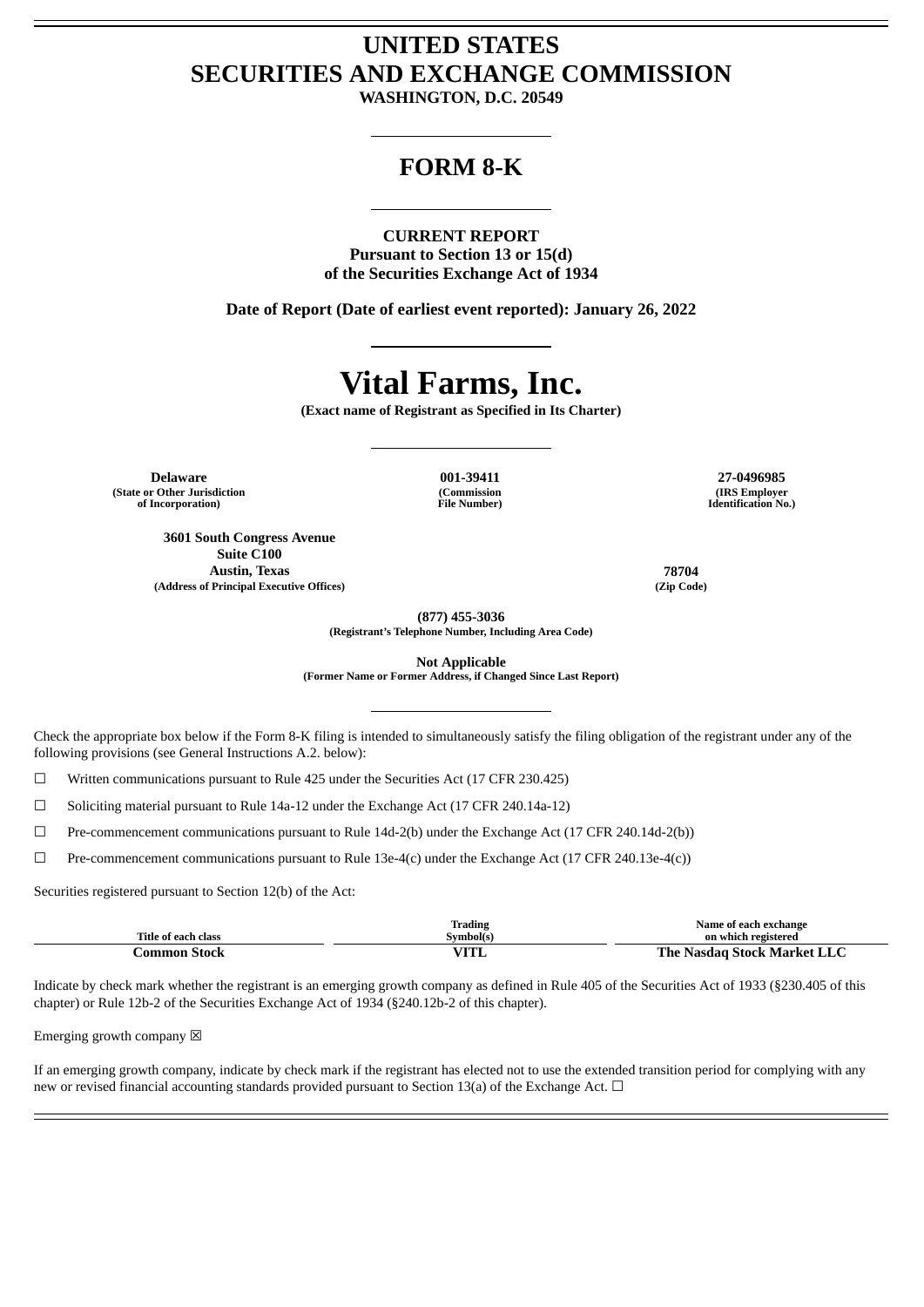#### **Item 5.02 Departure of Directors or Certain Officers**

On January 26, 2022, Brent Drever notified the Board of Directors (the "Board") of Vital Farms, Inc. (the "Company") of his resignation from the Board, effective as of the date immediately following the date of the Company's next annual meeting of stockholders. Prior to the effectiveness of his resignation from the Board, Mr. Drever will resign from his service on any committees of the Board on a schedule mutually agreed with the Company.

Mr. Drever's resignation is not due to any disagreement with the Company on any matter relating to the Company's operations, policies or practices.

In connection with Mr. Drever's expected resignation, the Board decreased the size of the Board from nine to eight members, contingent upon the effectiveness of Mr. Drever's resignation from the Board.